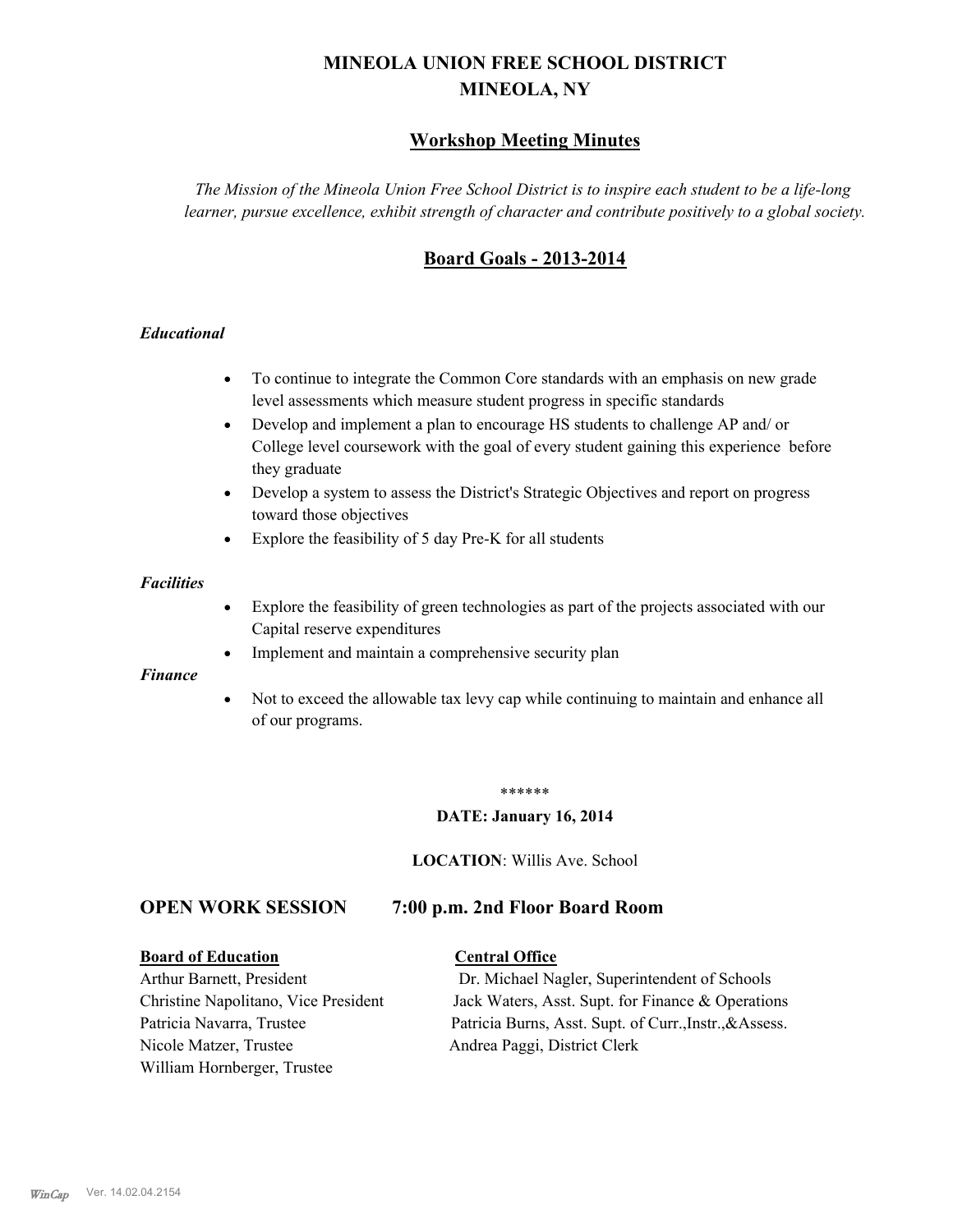**A. Call to Order - 7:05pm B. Pledge of Allegiance C. Reading of Mission**- Nicole Matzer **D. Moment of Silent Meditation**

# **E. Dais & Visitor Introductions**

#### **F. High School Student Organization Report**

There was no SO report this evening.

#### **G. BOE Reports**

#### **a. Comments from Board Trustees**

Ms. Matzer visited the Art Show at the Mineola Library and stated that it was nice to see the talents of our students. Tomorrow night, she will be attending the All County performances of the 7th and 8th graders at the Tilles Center and looks forward to listening to our students.

Ms. Navarra is wishing for a productive 2014. Ms. Napolitano reiterated Ms. Navarra's remarks.

#### **b. Comments from Board President**

Mr. Barnett stated that he wished to correct his statement at the last BOE meeting; he mistakenly thanked Mr. Waters for keeping the District in the "red". Mr. Barnett acknowledged that there will be eight retirements this summer and he congratulated theses individuals and wishes them a long, prosperous retirement. Finally, Mr. Barnett stated that we are now entering the budget season and feels that the District looks to be in good shape.

#### **c. Comments from Superintendent**

The Superintendent stated that there will be discussions about the budget at the next few meetings. We will be discussing the cap at the next meeting which will actually be less than the 2% (probably closer to 1.6%) and the calculations will be explained as well. Dr. Nagler stated that he and Mr. Waters feel confident that the District will be able to keep all current programming as well as add some additional pieces.

The proposed 2014- 2015 school calendar will be presented at the meeting on 1/30/14. The Superintendent stated that students will begin classes after Labor Day. The calendar is dictated by the Regents schedule. Dr. Nagler warned everyone again that there will be problems in the 2015- 2016 calendar.

It was reported that letters were sent to parents of Meadow Drive students in grades Pre-K- 1st, in order to determine the interest in a Dual Language program similar to the language immersion program at Hampton Street School. Dr. Nagler stated that there appears to be enough interest amongst the Pre-K parents (for Spanish). The retirees this year will give the District some leeway to hire staffing. We are still determining the interest of the kindergarten parents.

The Architects have submitted all of the applications for the capital projects to SED and are awaiting project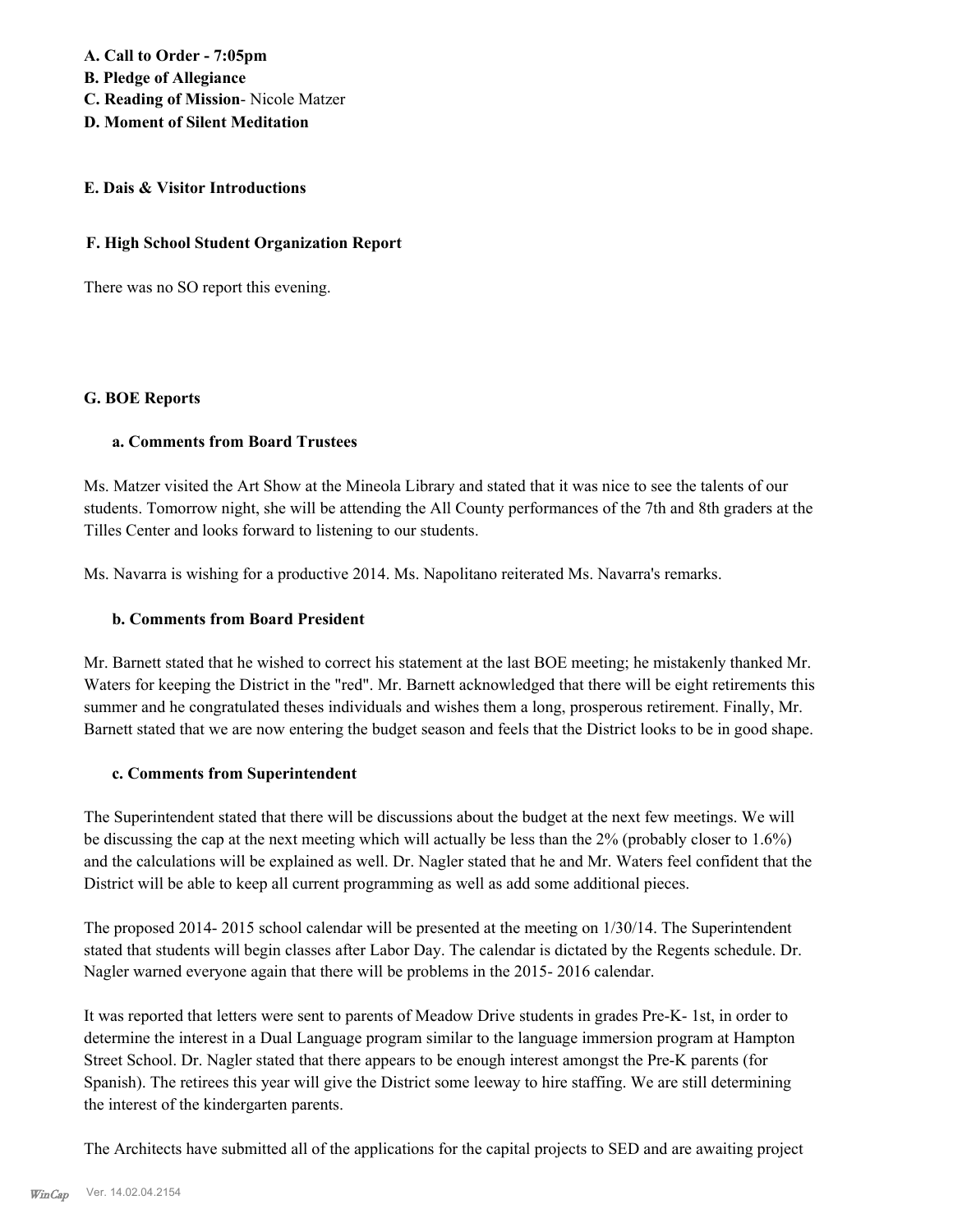numbers. Once the project numbers are received drawings and plans will be submitted. The Superintendent reminded everyone that there is a wait time of approximately 18-20 weeks for approval from the State; therefore, it will be a long time before any work begins. Mr. Hornberger asked, once approved which projects will be completed first. It is anticipated that the window and brick projects will be approved first. Dr. Nagler stated that there will be a lead time for manufacturing windows, so he anticipates that the window project will be completed at night. It is hoped that some of the brick pointing will be done during the warm weather. The Superintendent also reported that next Friday, the bids will open for the fuel tank project and the Jackson Avenue cafeteria. There was a walk through today for these projects. The Superintendent stated that plan is to get the tank in the ground and the fencing up before the start of baseball season.

The Superintendent stated that all security measures are pretty much operational. The card access system is working however; there were a few issues with some staff members access. This issue is being worked on. The Command Center, located next to the Superintendent's office is fully operational and he is checking it daily. Dr. Nagler stated that he did test the card access system and when he checked the cameras had captured the image of him entering the building and this was all logged appropriately. The door ajar system will be in place at the high school starting tomorrow and the guard will be notified of doors which are opened throughout the building. All security measures appear to be working well.

## **H. Old Business**

Mr. Barnett asked the Board if there was any old business. Mr. Hornberger asked for an update of the Meadow Drive Library project. Dr. Nagler stated that there are two outstanding pieces: one cosmetic and one is operational (dimmable lights- which were installed incorrectly). The District will be issued a credit and then will close out with Webb Contracting. It was stated that when comparing the Meadow Drive project to the one at Hampton Street; it took a longer period of time and also caused more headaches to the District. Mr. Hornberger inquired about the start date for work to begin in the Middle School auditorium for which a donation was received. The Superintendent stated that the work has begun and the speakers and sound system will be in place in time for the Middle School play. Dr. Nagler again thanked the DeLuca's for their very generous donation. Mr. Hornberger asked Mr. Waters if a date had been set for the financial committee to meet. Mr. Waters stated that the external auditor has rescheduled to present to the Board on January 30th, but a date still needs to be set to meet with the financial committee.

Ms. Navarra stated that she would like to just acknowledge Mr. Barnett and Dr. Nagler for taking a Sunday to painting the floor for the Winter Guard and this was truly appreciated.

Ms. Napolitano inquired if anything has been done to correct the sun-glare problem at the Hampton Street library. Dr. Nagler reported that tinting was put on some of the windows today at Hampton in order to determine if this will correct the problem. If this is a successful solution, the Superintendent will make the recommendation to the Board for the whole east side to be tinted and the process would also be replicated at Meadow Drive which has the same issue. If this does not help, then shades would be needed.

Mr. Barnett stated that there will be a Policy Review Meeting next Thursday, January 23rd at 7:00pm in the 2nd floor Board Room at Willis Avenue. This meeting will be open to the public.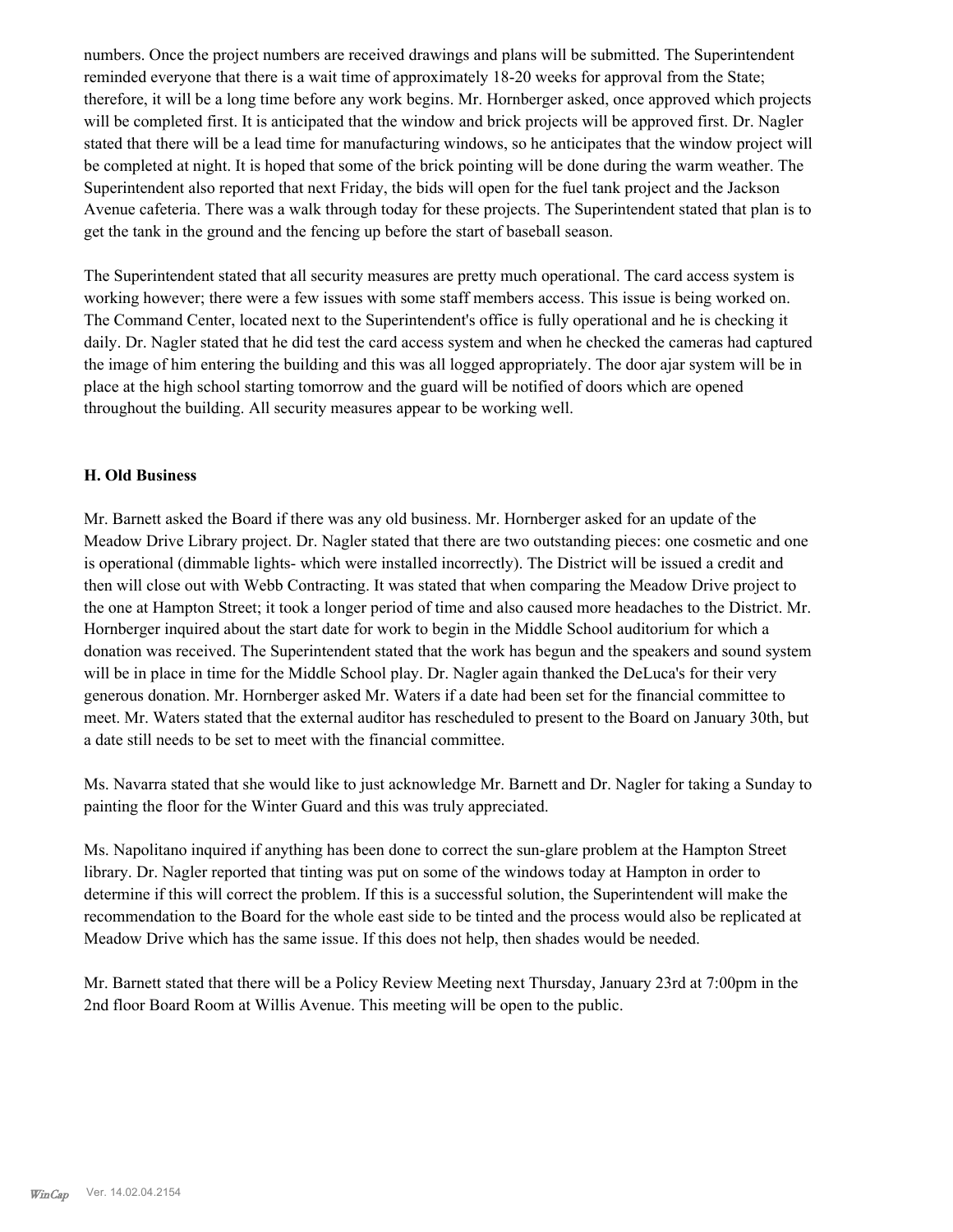## **I. New Business**

**RESOLUTION # 34 -BE IT RESOLVED** that the Board of Education of the Mineola Union Free School District hereby approves an employee contract with the Superintendent of Schools dated January 16, 2014 and authorizes the president of the Board of Education to execute the same on the behalf of the Board of Education.

**Motion:** Christine Napolitano **Second:** Nicole Matzer

Discussion: The Superintendent presented the provisions included in this contract. Dr. Nagler stated that he is currently in the third year of a five year contract which runs through 2016. Currently, in his contract the Superintendent has the ability to buy back sick and vacation time, a provision which originated with the previous Superintendent's contract. The following are highlights from the new renegotiated contract: The Superintendent's salary will now be \$242,735(which is the Nassau County average for Superintendents in **2012).** This salary will be frozen for the next 5 years; the sick and vacation day buy back provision has been eliminated; reduce sick day to 10 per year and vacation days to 15 per year- which is a reduction of 12 each; and health in retirement 100% if the Superintendent stays until 6/30/16. The previous Superintendent's base salary in 2009 was \$257,670.

The Superintendent stated that he loves this job and does not wish to go elsewhere. He stated that he has been given offers from other Districts. Dr. Nagler stated that he wants to be fair and feels that this new contract is a fair compromise.

Mr. Hornberger stated that he feels that this contract is a benefit to the community. He stated that the contract is financially sound. Mr. Hornberger stated that in his opinion Dr. Nagler exemplifies the mission of Mineola and thanked him for all that he brings to the District. Mr. Hornberger stated that they do not always agree but the Superintendent is always willing to listen. Mr. Hornberger reminded the group that he did not vote for Dr. Nagler the first time; however he now feels that Dr. Nagler is the person to continue to push the District forward. He thanked the Superintendent for his service and stated he will be voting in favor of this contract.

Ms. Matzer stated that this contract truly benefits the community and is very glad that she has become a member of the Board. Ms. Matzer stated that Dr. Nagler always has the best interest of the District at heart. She stated that she will also be voting yes for this contract

Ms. Navarra stated that she always enjoys talking to Dr. Nagler about education. She feels that we are in a position to grow as a district and the possibilities are endless. Ms. Navarra stated that she too will be voting yes.

Ms. Napolitano stated that whether she is looking back or looking forward, Dr. Nagler is always a strong leader. She is grateful for his leadership and vision. Ms. Napolitano stated that she feels the taxpayers will be happy with this contract. She looks forward to our future and will also be voting yes tonight.

Mr. Barnett stated that Dr. Nagler will be taking less than average but is doing more than average. He has no issues with this new contract. Mr. Barnett stated that he will be voting yes.

| Yes: | William Hornberger | No: | None |
|------|--------------------|-----|------|
|      | Nicole Matzer      |     |      |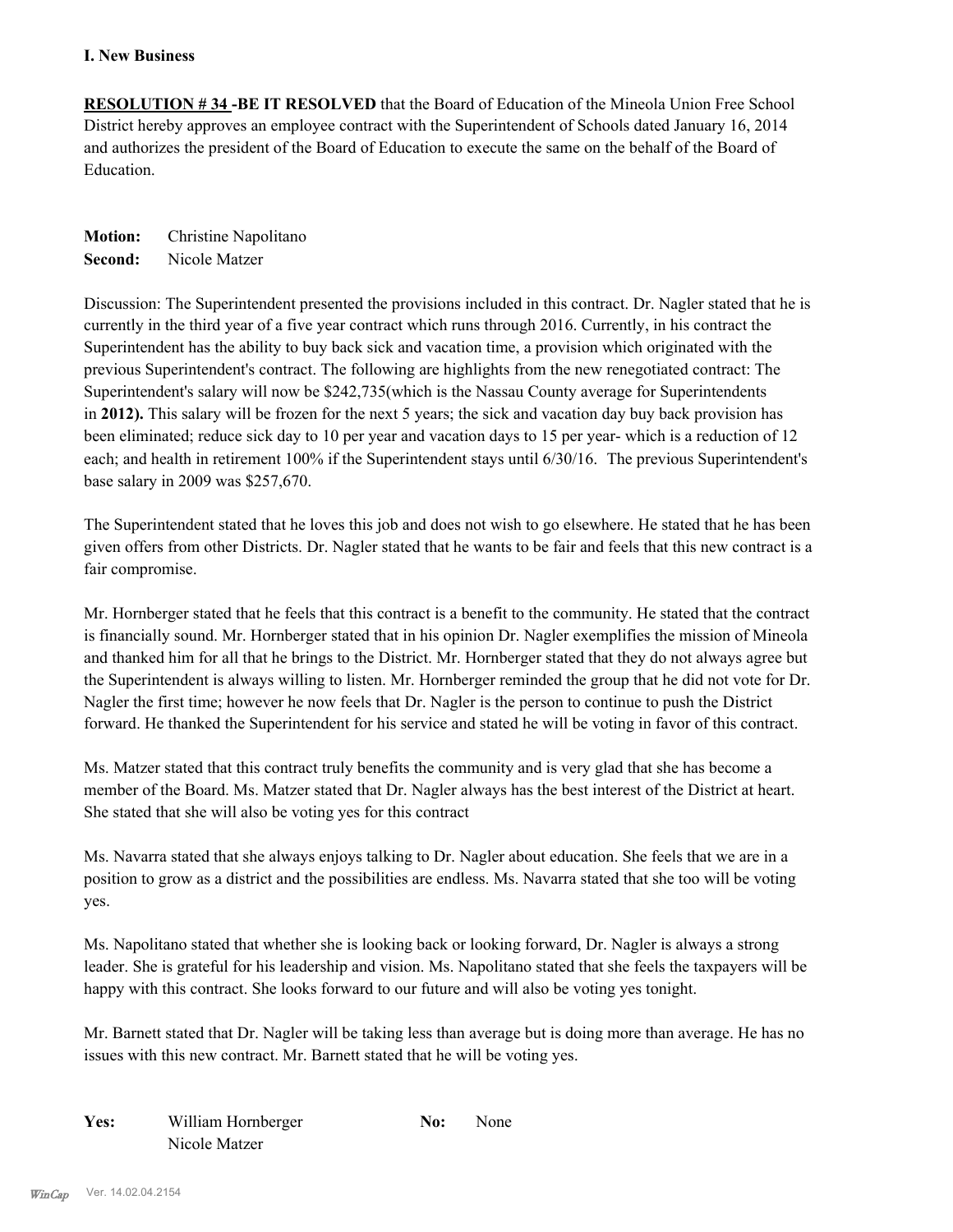**Passed:** Yes

#### **J. Consensus Agenda**

**RESOLUTION # 35 -BE IT RESOLVED** that the Board of Education approves the consensus agenda items J.1.a. through J.6.a., as presented.

**Motion:** Nicole Matzer **Second:** William Hornberger

Discussion: The Superintendent acknowledged the retirements (teachers and High School secretary) and stated that it is truly with regret to see all of them going. He wishes them all well. Mr. Hornberger asked for clarification of item J.2.d and the Superintendent stated that Michael Amador had previously been approved for the Winter Guard Coach position but he is no longer here. This is to award the stipend to Ryan Tiscareno who will take over the position. There was no further discussion.

| Yes: |                       | William Hornberger   | No: | None |
|------|-----------------------|----------------------|-----|------|
|      | Nicole Matzer         |                      |     |      |
|      | Patricia Navarra      |                      |     |      |
|      |                       | Christine Napolitano |     |      |
|      | <b>Arthur Barnett</b> |                      |     |      |
|      |                       |                      |     |      |

**Passed:** Yes

#### 1. **Accepting of Minutes**

That the Board of Education accepts the minutes of the December 5, 2013 Workshop Meeting and the December 19, 2013 Business Meeting as presented. a.

## 2. **Instruction**

- a. Resignation(s)
- That the Board of Education accepts the resignation of Lisa Spyridon, Leave Replacement Teacher, for Surabhi John, Science Teacher, at Mineola High School, effective January 10, 2014. 1.
- b. Appointment(S) Perm Sub
- That the Board of Education approves the appointment of Laura M. Doherty, to the position of Permanent Substitute Teacher, at Mineola High School, effective January 7, 2014 to May 31, 2014. Salary: \$100 per day 1.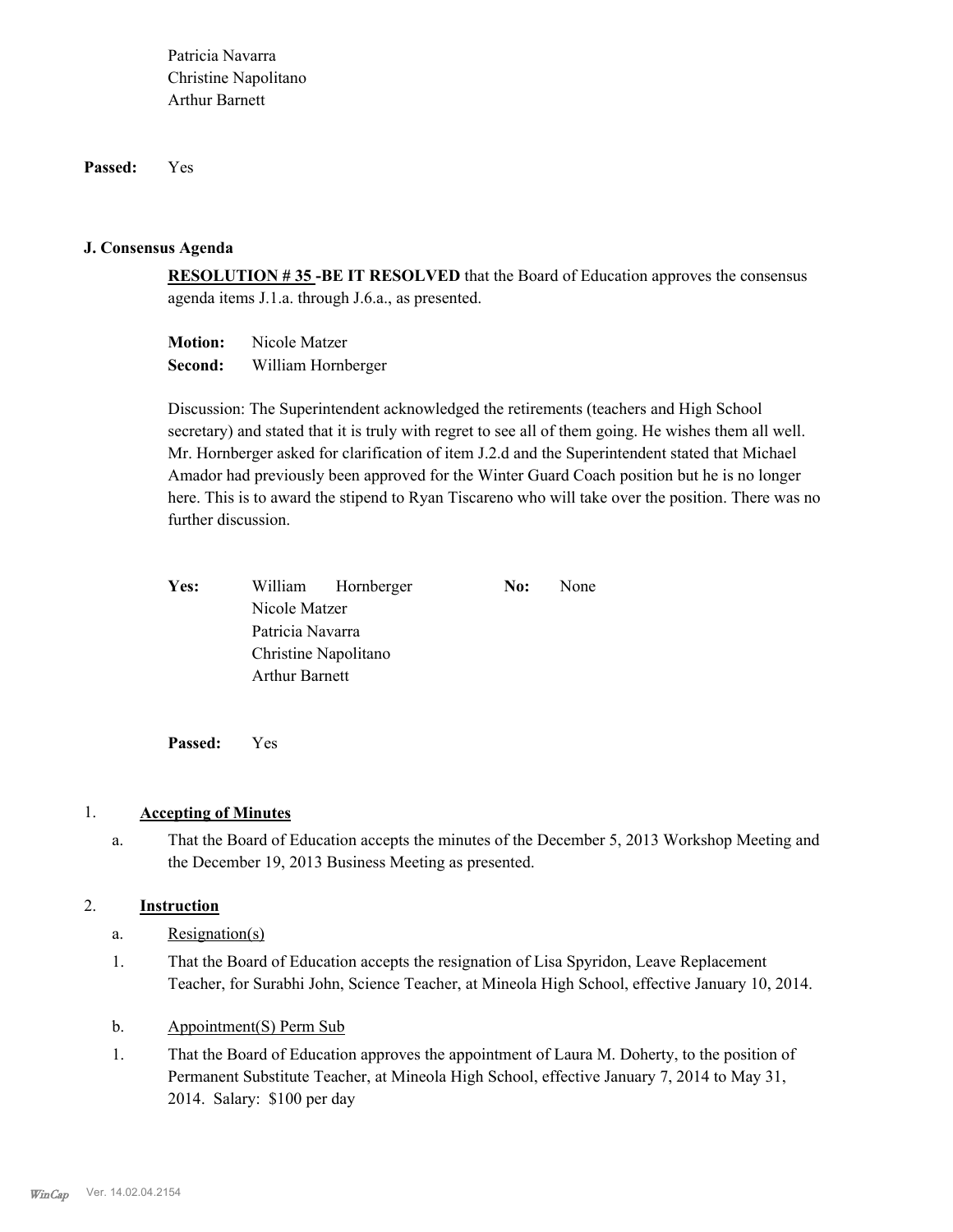- c. Retirement(s) Instruction
- That the Board of Education accepts, with regret, the resignation of Constance L. Killian, for the purpose of retirement, effective June 30, 2014. 1.
- That the Board of Education accepts, with regret, the resignation of Ronnie F. Kleinman, for the purpose of retirement, effective June 30, 2014. 2.
- That the Board of Education accepts, with regret, the resignation of Barbara Paganini, for the purpose of retirement, effective June 30, 2014. 3.
- That the Board of Education accepts, with regret, the resignation of Maria S. Santangelo, for the purpose of retirement, effective June 30, 2014. 4.
- That the Board of Education accepts, with regret, the resignation of Matilde M. Wojis, for the purpose of retirement, effective June 30, 2014. 5.
- That the Board of Education accepts, with regret, the resignation of Sandra M. Smith, for the purpose of retirement, effective June 30, 2014. 6.
- That the Board of Education accepts, with regret, the resignation of Margaret M. McInnes, for the purpose of retirement, effective June 30, 2014. 7.
- That the Board of Education accepts, with regret, the resignation of Carol Mila, for the purpose of retirement, effective June 30, 2014. 8.

#### Appointment(s) Club/Stipends d.

That the Board of Education approves the following Club/stipend recommendations for the current school year:

| POSITION           |
|--------------------|
| Winter Guard Coach |

EMPLOYEE NAME STIPEND Ryan Tiscareno(replacing Michael Amador previously approved 10/17/13)

\$980.00

# 3. **Instruction: Committee on Special Education**

a. That the Board of Education approves the CSE/CPSE/SCSE recommendations for programs and services for students with IEPs for the time period from 10/1/13- 10/31/13. Please be advised that all of the parents have received the student's IEP and a copy of their DUE process rights.

# 4. **Instruction: Contracted**

a. That the Board of Education approves the agreement between the Mineola UFSD and Fred Robert Bocchino, consultant from Heart of Change, to work with principals and teachers for the 2013- 2014 school year.

# 5. **Civil Service**

- a. Resignation(s)
- That the Board of Education accept, with regret, the resignation of Marie DeSpirito, Stenographic Secretary for the Principal at the High School, for the purpose of retirement, effective June 30, 2014. 1.
- b. Leave(s) of Absence
- That the Board of Education grant a request to Kenneth Williams, Custodian at Hampton Street School, an Unpaid Medical Leave of Absence, effective January 2, 2014, until further evaluation is completed by his doctor. 1.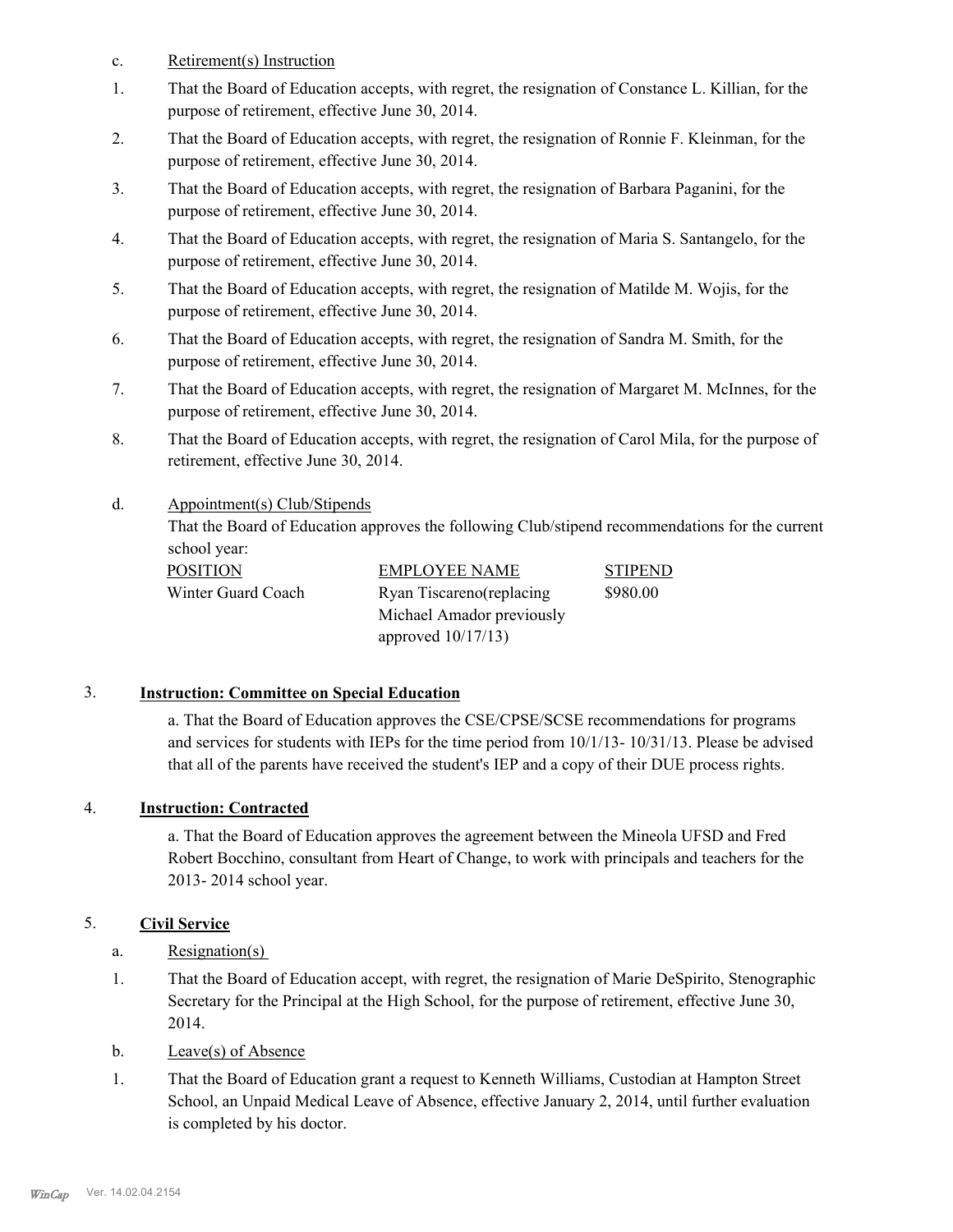That the Board of Education grant a request for a continuation of an Unpaid Medical Leave of Absence, for Niloofar Lahijani, part time teacher aide at Meadow Drive School, as per her doctor's request, until further notice. 2.

# c. Civil Service: Other

That the Board of Education approves the increase in hourly rate of pay for Sub Bus Drivers, from \$21.81 to \$22.46 (3% raise) effective 12/1/13, as per the MOA dated 8/27/13. 1.

#### **Business/Finance: Disposal of District Property** 6.

That the Board of Education approves the disposal of the following district property, according to Policy #6900, declaring them obsolete:

Various textbooks which are no longer being used in the textbook loan program and cannot be sold. a.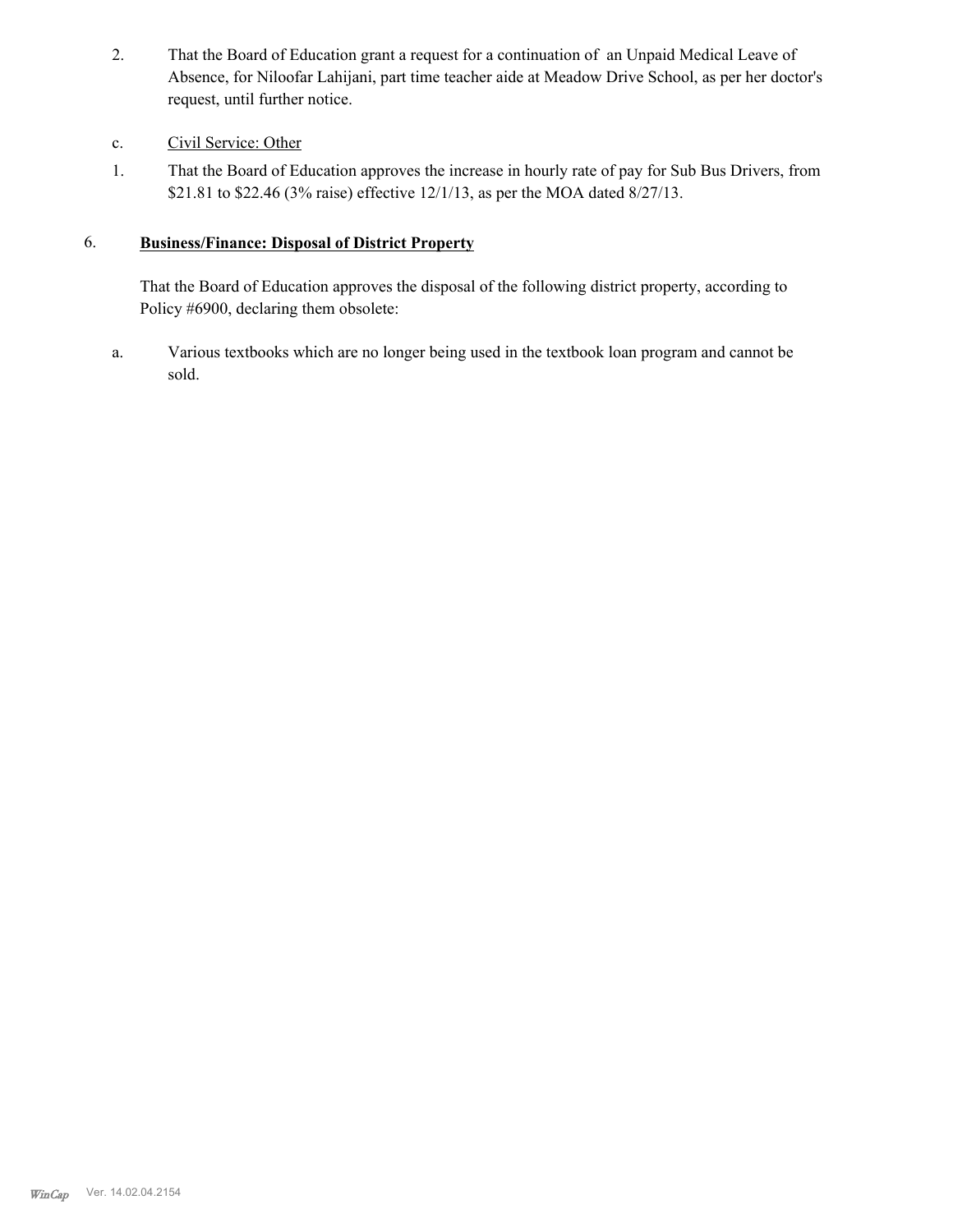#### **Walk-On Agenda**

At 7:45pm, a motion was made for the Board of Education to go into **Executive Session** to discuss a staff disciplinary matter.

| <b>Motion:</b> | Nicole Matzer                                                                                            |     |      |
|----------------|----------------------------------------------------------------------------------------------------------|-----|------|
| Second:        | William Hornberger                                                                                       |     |      |
| Yes:           | William Hornberger<br>Nicole Matzer<br>Patricia Navarra<br>Christine Napolitano<br><b>Arthur Barnett</b> | No: | None |
|                |                                                                                                          |     |      |

**Passed:** Yes

At 7:50pm, the Board of Education returned from Executive session. A **motion** was made by Nicole Matzer for the Board to return to the regular session and was **second** by Christine Napolitano. The Board was polled and all were in favor and the motion passed. The Board resumed regular session at 7:51pm.

**RESOLUTION #36- IT IS HEREBY RESOLVED** that the Board of Education hereby accepts the charges preferred by the District Superintendent pursuant to New York State Civil Service Law Section 75 against an employee named in the Statement of Charges dated January 16, 2014, and whose identity has been made known to the Board in Executive Session, and be it further

**RESOLVED**, that Joseph Wooley, Esq. is hereby designated as Hearing Officer to hear such charges and to make proposed findings of fact and a recommendation with respect to measure of discipline, if guilt be found, in accordance with the provisions of the Civil Service Law, and be it further

**RESOLVED,** that the employee identified in the charges shall be suspended without pay for thirty days pending determination of the charges, pursuant to the applicable provisions of Civil Service Law.

**Motion:** Patricia Navarra **Second:** William Hornberger Yes: William Hornberger **No:** None Nicole Matzer Patricia Navarra Christine Napolitano Arthur Barnett

**Passed:** Yes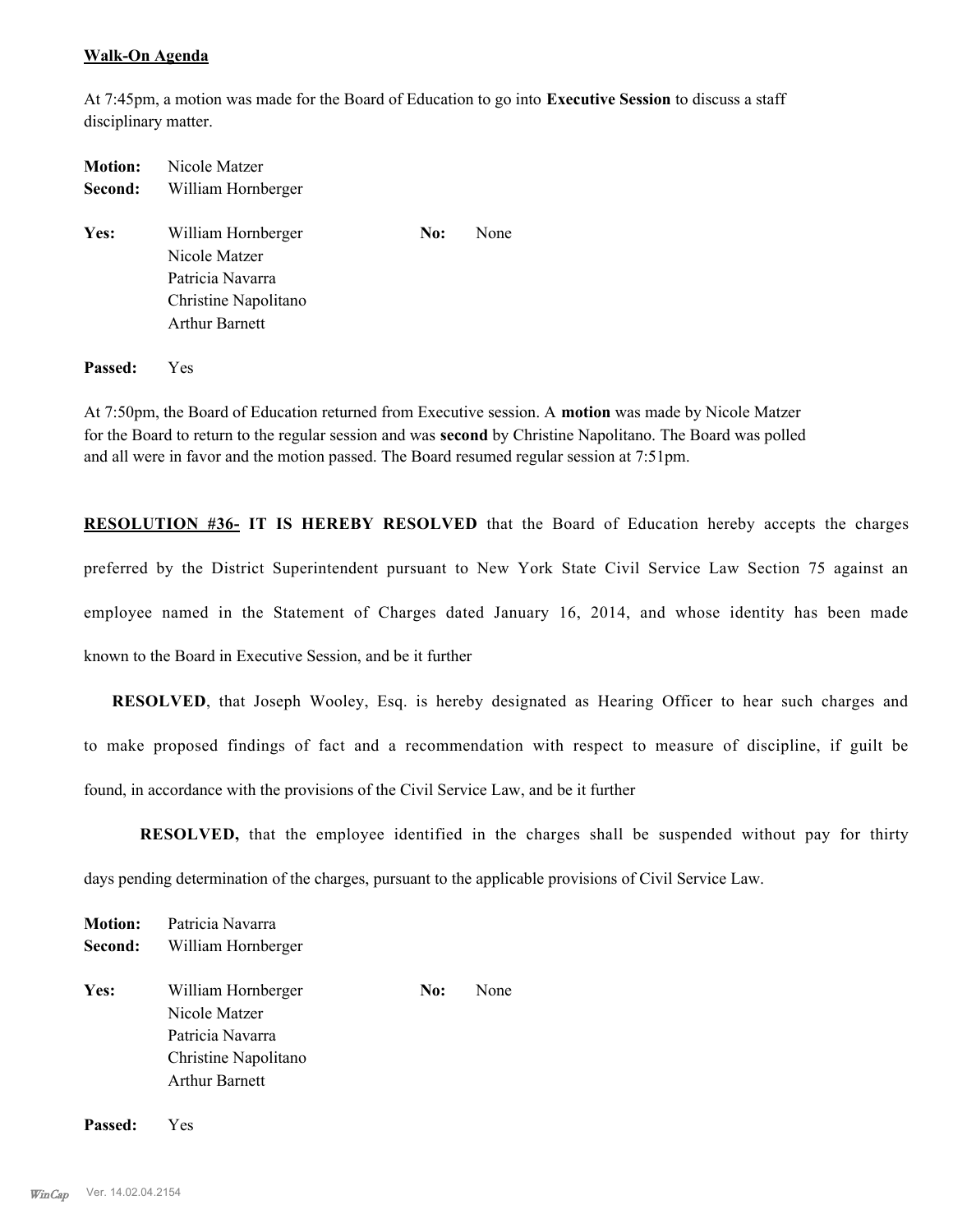## **K. Superintendent's Report**

Superintendent of Schools' Reports for 1/16/14 Presentations:

#### 1. K-12 Science Update

The Superintendent stated that one of the goals of the Board is to expand the Science experience for our students. Dr. Nagler stated that the Board has requested an update of the "Knowing Science" program, so he invited Ms. Burns to gather staff and put together a presentation.

The Superintendent introduced Ms. Burns to present "Science in Mineola: Science, Technology, Engineering and Mathematics". \*This presentation can be found on the District website, on the Board of Education pageunder the heading "presentations". Ms. Burns introduced the following staff members: Matt Gaven, principal of Middle School; Janet Gonzalez, principal of Jackson Avenue; Andrew Casale, Instructional Leader; Elena Murphy, Science Specialist- Middle School; and Theresa Dawber, Science Specialist- Jackson Avenue.

Ms. Burns introduced the District Goals for the Science Program: To get students excited about science; to engage students inquiry and discovery beginning in Pre-K; and to implement a science program that aligns with the Next Generation Science Standards (NGSS). Ms. Burns stated that the "Knowing Science" is vertically aligned to ensure that knowledge occurs from grade to grade and students have the opportunity to learn more complex materials. Ms. Burns introduced Elena Murphy, Science Specialist from the Middle School to continue the presentation.

Elena Murphy discussed the framework for K-12 Science Education which is composed of three dimensions: Scientific and Engineering Practices; Crosscutting Concepts and Disciplinary Core Ideas. Ms. Murphy displayed the 8 Scientific and Engineering practices and briefly discussed some of these practices including: asking questions and defining problems; developing and using models and planning and carrying out investigations. Ms. Murphy displayed Crosscutting Concepts: 1. Patterns; 2. Cause and effect; 3. Scale, proportion and quantity; 4. Systems and system modules; 5. Energy and matter; 6. Structure and function and 7. Stability and change. Ms Murphy displayed the Disciplinary Core Ideas and the four areas- Life Science, Earth and Space Science, Physical Science and Engineering and Technology. Ms. Murphy stated that by the 12th grade, all students should have a good understanding of all of the core areas. Elena Murphy displayed a sample of Grade 5 Core Idea lesson topics to the group.

Andrew Casale, Instructional Leader at the Middle School, discussed the implementation of the "Knowing Science" program throughout the District. In 2011-12, Meadow Drive School piloted Knowing Science in one class for grades K, 1, and 2. In 2012-13, Knowing Science was implemented Meadow Drive and Hampton Street Schools for grades K, 1 and 2. In 2013-14, Knowing Science has been expanded to grades 3, 4, 5 and 6. All students Pre-K- 6 are all following the Knowing Science Curriculum, which is in line with the next generation science. Mr. Casale discussed the Mineola Science Sequence which was displayed for the group. Andrew Casale pointed out that the curriculum has been planned out for the current 7th and 8th grade students, in order to provide them with a nice mixture of the core disciplines and prepare them for science at the High School. Ms. Napolitano asked if this sequence will have to change as the common core standards move through. Mr. Casale stated that future students will all follow the sequence of next generation science. Mr. Casale discussed the report card progress indicators. He stated that the new report cards are all standard based. Students are graded on 3 Science Practices (asking questions and defining problems; developing and using models; and planning and carrying out investigations) and Scientific Concepts. The students are graded on how they demonstrate their understanding of scientific concepts throughout the course of the year.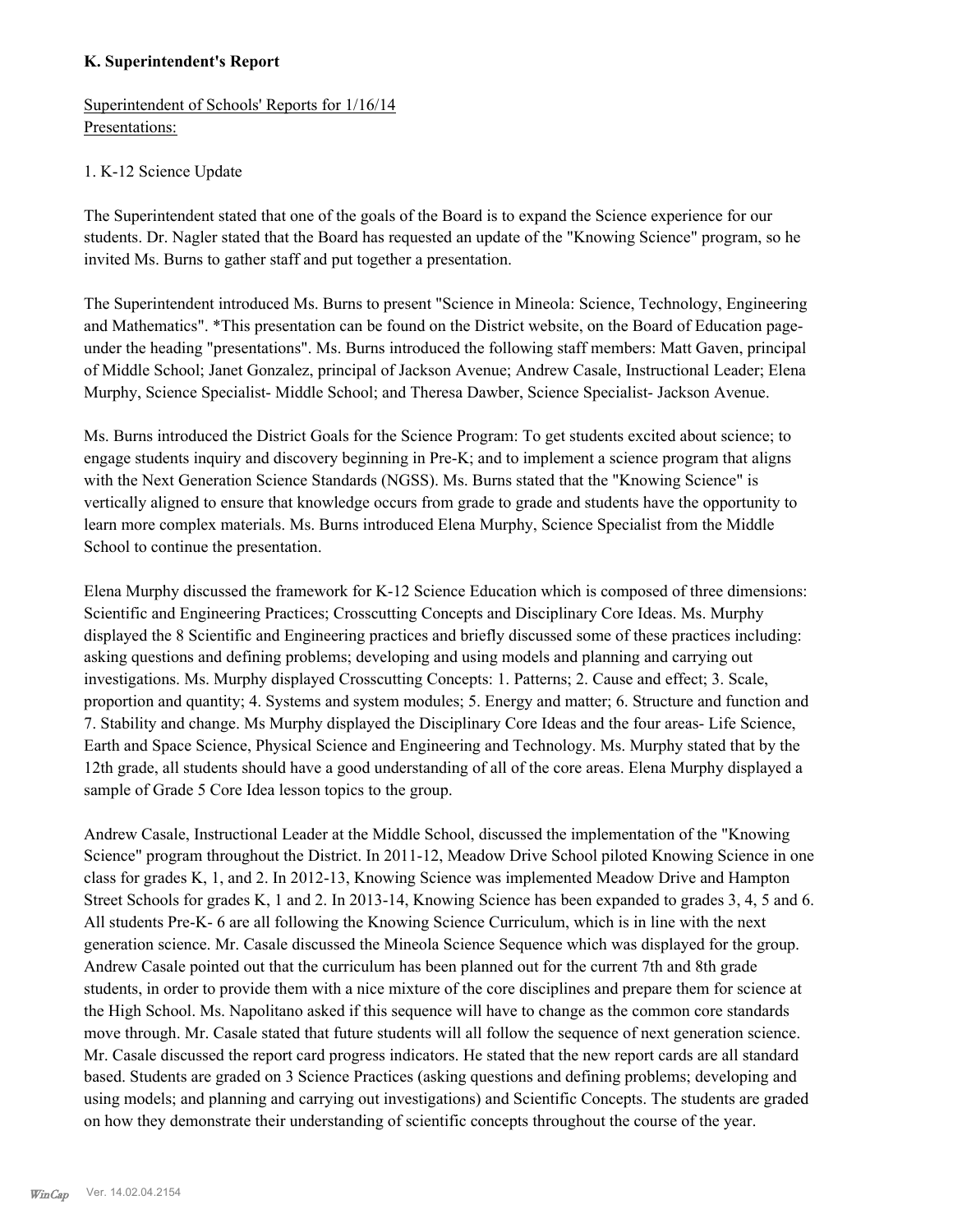Teresa Dawber presented the Science Program Structure throught the District. For grades Pre-K - 2, science lessons are taught in the classroom by the teacher. Lessons are hands-on and are integrated with ELA and Mathematics. In grades 3 and 4, science labs are taught once in a 6 day cycle by Ms. Dawber. The introduction of concepts, vocabulary and content reading is done in the classroom by the teacher. In grades 5 and 6, science labs are taught twice in a six day cycle by Elena Murphy. The introduction of concepts, vocabulary and content reading are done in the classroom by the teacher. Ms. Dawber stated that in grades 5 and 6, ebackpack is being used in place of a science notebook and can go between student, teacher and parents. Ms. Burns added that Ms. Murphy and Ms. Dawber have done a very good job in keeping everyone up to date on the implementation of the program. The Superintendent stated that the District embarked on this Science Specialist model in order to ensure that every child gets the same science experience. He added that not all teachers are comfortable with the science lab piece, so the classroom teachers are responsible for the content reading with students. He stated that these two teachers have really given this program roots. Ms. Burns stated that you really see the children enjoying the science program. The final piece of the presentation was videos of students in each grade participating in the science program.

Both Ms. Burns and Dr. Nagler thanked Andrew Casale, Elena Murphy and Teresa Dawber for all of their hard work. Ms. Napolitano stated that the children in the videos really appear to be enjoying themselves. She looks forward to continuing to set children up for future success. Mr. Hornberger stated that he is very impressed with all that is happening and as a child in school, he did not have these experiences in science. Mr. Hornberger stated that this science program will take the District in a new direction. He asked if the District had yet purchased the 3D Rover, which the Board had seen. The Superintendent stated that these machines had been purchased and were due in Jackson Avenue and the Middle School next Friday. The Board asked that a demonstration of the Rover be done at a future Board meeting and the Superintendent stated that this can be set-up. The Superintendent stated that we need to move toward expanding new specialized areas (such as coding and engineering) at the Middle School and the High School. He stated that we need to teach students the skills that they will need for future jobs. Dr. Nagler added that some of the jobs our children will have are not even created yet. Mr. Barnett stated that he also looks forward to a stronger research program at the High School and the Superintendent stated that he already has plans and ideas for that. There was no additional discussion.

#### Superintendent Comments

The Superintendent had no additional comments this evening. He stated that he is in need of an executive session to discuss negotiations.